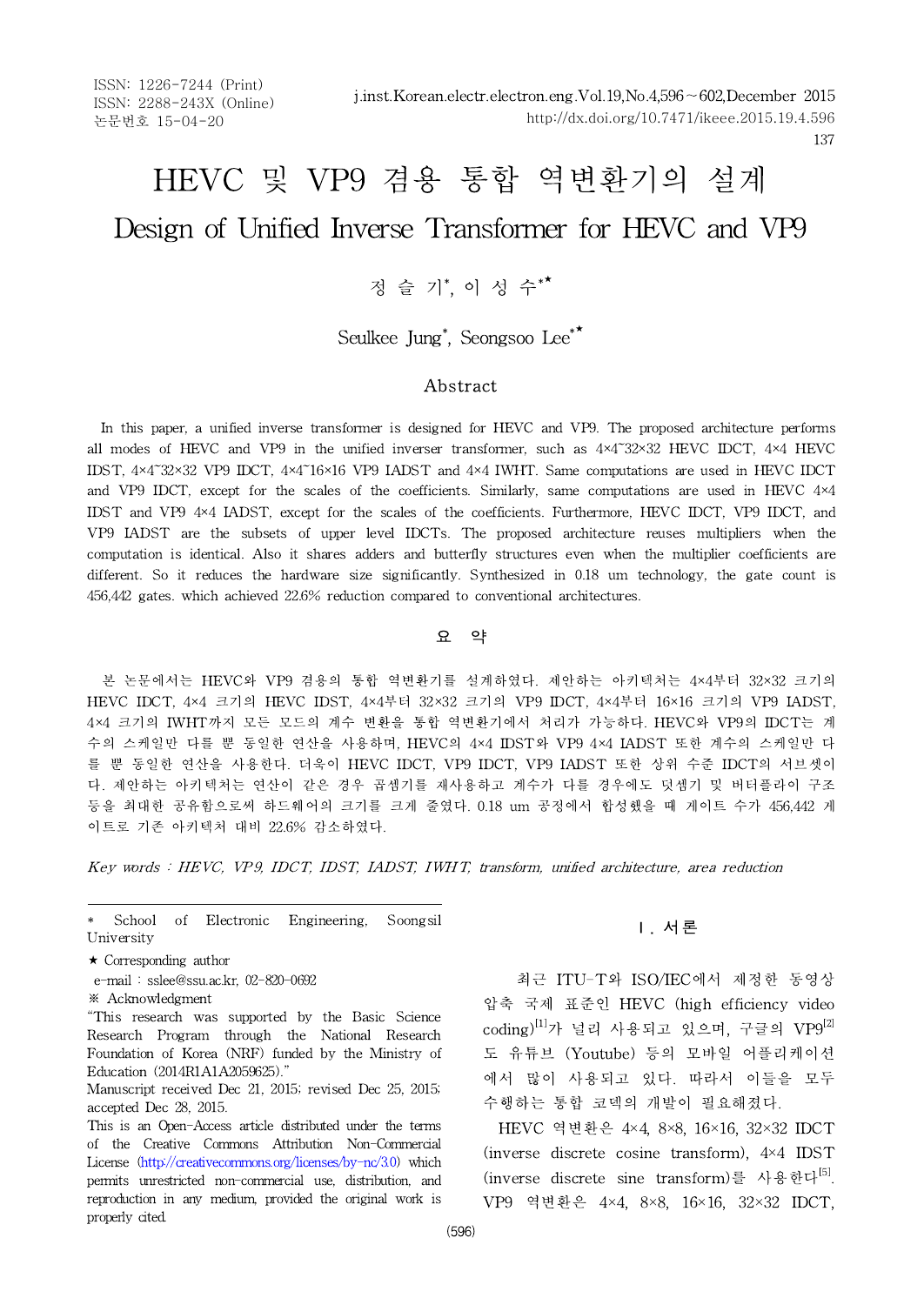

- Fig. 1. Architecture to combine conventional HEVC and VP9 inverse transformers
- 그림 1. 기존 방식으로 설계한 HEVC 및 VP9 역변환기를 결합한 아키텍쳐



Fig. 2. Conventional IDCT architectures (a) VP9 IDCT (b) HEVC IDCT 그림 2. 기존 IDCT 아키텍쳐 (a) VP9 IDCT (b) HEVC IDCT

4×4, 8×8, 16×16 IADST (inverse asymmetric discrete sine transform), 4×4 IWHT (inverse Walsh-Hadamard transform)를 사용한다[2].

HEVC와 VP9의 역변환에서는 같은 크기 블 록에서 계수의 스케일만 다를 뿐 동일한 연산을 사용하거나, 하위 크기 블록 연산이 상위 크기 블록 연산의 서브셋인 경우가 많다. 본 논문에서

는 이들 연산을 통합하고 곱셈기, 덧셈기, 버터플 라이 구조[3][4] 등을 최대한 재사용하는 HEVC와 VP9 겸용 통합 역변환기 아키텍처를 제안한다.

(597)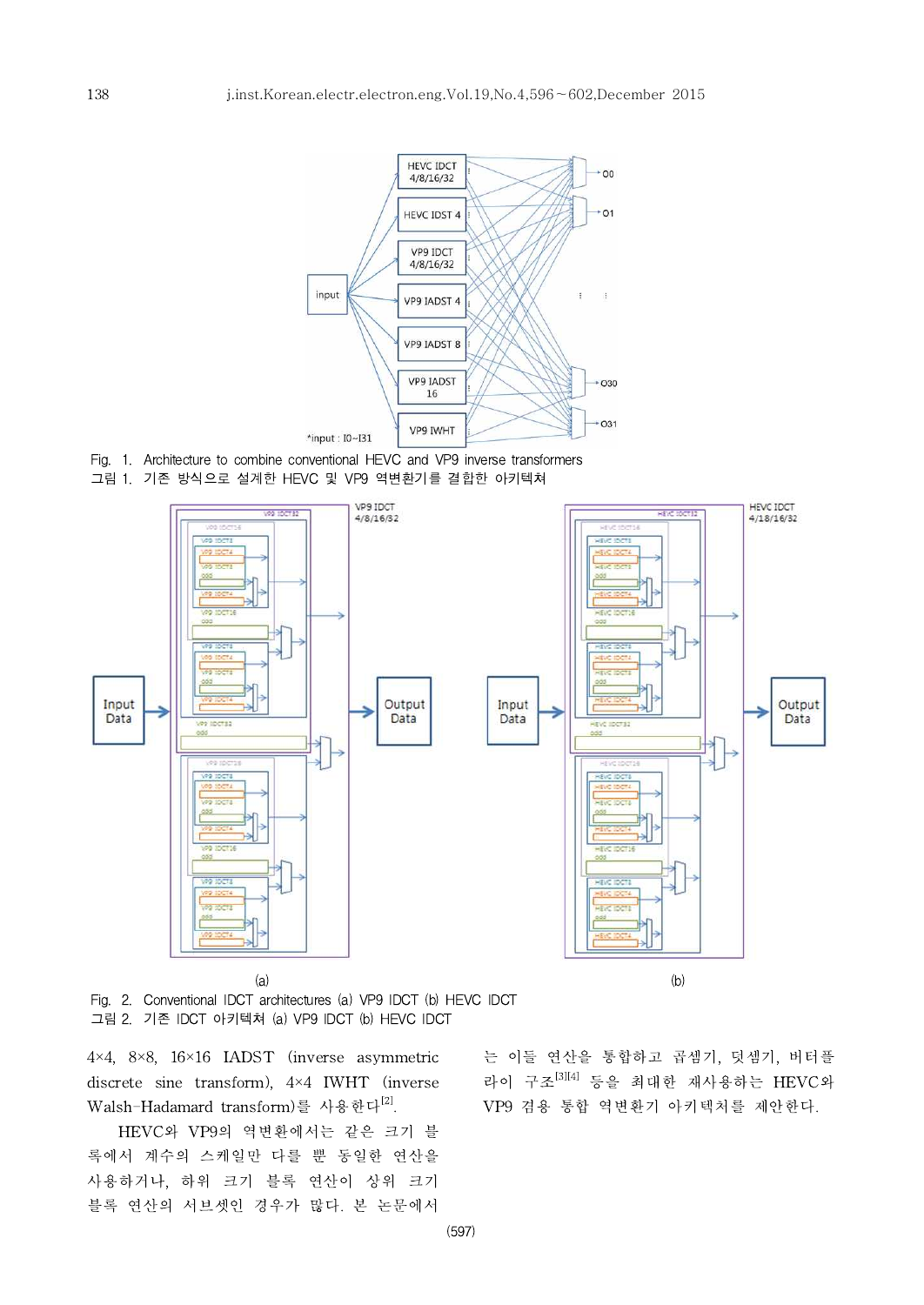

Fig. 3. Proposed architecture of HEVC and VP9 unified inverse transformer 그림 3. 제안하는 HEVC 및 VP9 겸용 통합 역변환기 아키텍쳐

### Ⅱ. HEVC 및 VP9 겸용 통합 역변환기의 아키텍쳐 설계

기존 방식으로 HEVC 및 VP9 역변환을 통합 하지 않고 따로따로 블록을 설계한 후 멀티플렉 서로 결합한 구조는 그림 1과 같다. 그림 2는 그 림 1에서 가장 큰 블록인 VP9 IDCT 4/8/16/32와 HEVC IDCT 4/8/16/32를 자세히 나타낸 것이다. 그림 2에서 상위 크기 블록 처리부 내에는 하 위 크기 블록 처리부가 내장되어 있는데, 이는 상위 크기 블록 연산의 짝수 부분이 하위 크기 블록 연산과 동일하기 때문이다. 즉, IDCT8 블록 은 8×8 IDCT의 홀수 부분을 처리하는 IDCT8odd 블록과 8×8 IDCT의 짝수 부분 (=4×4 IDCT)을 처리하는 IDCT4블록으로 구성되어 있 으며, 8×8 IDCT로 동작할 때에는 IDCT8odd와 IDCT4가 모두 동작하고 4×4 IDCT로 동작할 때 에는 IDCT4만 동작한다. 4×4 IDCT로 동작할 때 에는 8×8 IDCT로 동작할 때에 비해 처리해야 할 화소의 수는 1/2이지만 블록의 수가 4배이므로 처리율 (throughput) 유지를 위해 그림2와 같이  $IDCT4$  블록을 하나 더 갖추어야 한다 $^{[6]}$ .

본 논문에서는 그림 2에 HEVC에서 상위 크기 블록과 하위 크기 블록 사이에 곱셈기 등을 공유 하는 기법[6]-[8], HEVC와 VP9을 통합하여 곱셈기 등을 공유하는 기법[9][10] 등을 적용하여 하드웨어 를 크게 줄인 HEVC와 VP9 겸용 통합 역변환기 아키텍쳐를 그림 3과 같이 제안한다.

4×4 크기의 역변환에서는 HEVC IDCT, HEVC IDST, VP9 IDCT, VP9 IADST, VP9 IWHT를 모두 수행할 수 있는 통합 블록을 설계 하였다. 8×8, 16×16, 32×32 크기의 역변환에서는 HEVC와 VP9의 IDCT만 통합하고 VP9의 IADST는 별도의 블록으로 설계하였다. HEVC와 VP9의 IDCT는 계수의 스케일만 다르고 연산 방 식이 동일하기 때문에 계수의 곱셈을 제외한 부 분은 통합되도록 하였고, 계수 곱셈 역시도 구현 할 때 사용되는 덧셈기와 쉬프터를 공통으로 쓸 수 있는 부분은 같이 사용할 수 있도록 하였다. 또한 상하위 블록 계수의 서브셋 구조를 최대한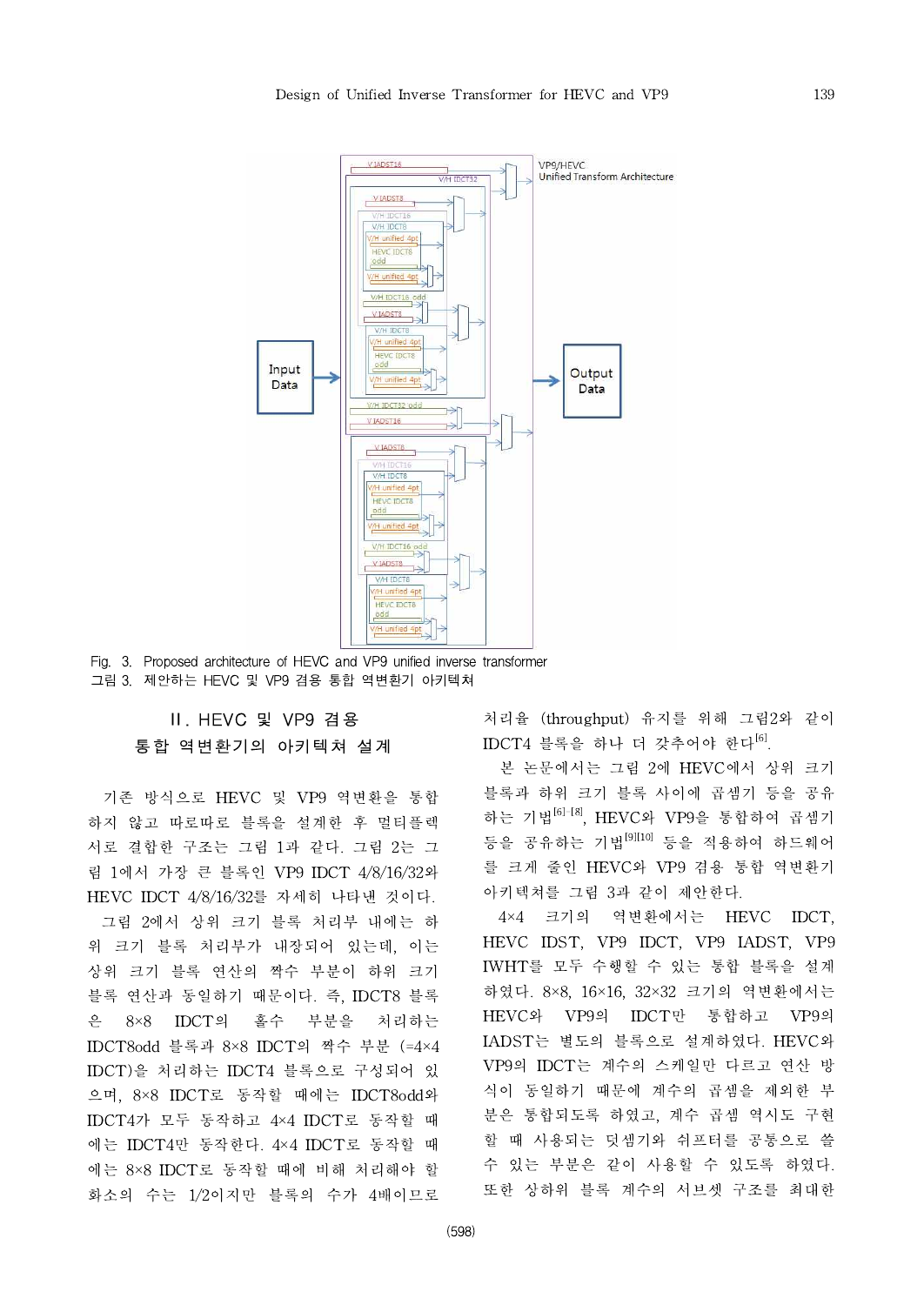Table 1. Modes of the proposed HEVC and VP9 unified inverse transformer

| Mode[4:0] | Operation   |
|-----------|-------------|
| 5'b00000  | HEVC IDCT4  |
| 5'b10000  | VP9 IDCT4   |
| 5'b00001  | HEVC IDST4  |
| 5'b10001  | VP9 IADST4  |
| 5'b00010  | HEVC IDCT8  |
| 5'b10010  | VP9 IDCT8   |
| 5'b10011  | VP9 JADST8  |
| 5'b00100  | HEVC IDCT16 |
| 5'b10100  | VP9 IDCT16  |
| 5'b10101  | VP9 JADST16 |
| 5'b01000  | HEVC IDCT32 |
| 5'b11000  | VP9 IDCT32  |
| 5′b11111  | VP9 IWHT    |



Fig. 4. VP9 4×4 IWHT block architecture 그림 4. VP9 4×4 IWHT 블록 아키텍쳐

활용하여 하드웨어의 크기를 줄였다.

제안한 아키텍쳐는 표 1과 같이 총 9개 모드 로 동작하며 HEVC와 VP9의 모든 역변환을 수 행할 수 있다. Mode[0]는 IDCT와 IDST (혹은 IADST)을 선택하는 신호이며, Mode[1], Mode[2], Mode[3]은 각각 8×8, 16×16, 32×32의 변환 크기를 선택하는 신호이다. Mode[4]는 HEVC 또는 VP9을 선택하는 신호이다. Mode[4:0]의 모든 비트가 1인 경우에는 VP9 IWHT로 동작되도록 하였다. 각 블록의 설계는 Ⅲ장에서 자세히 설명하였다.

## Ⅲ. HEVC 및 VP9 겸용 통합 역변환기의 각 블록 설계

#### 1. 4×4 통합 역변환기 블록

4×4 통합 역변환기 블록은 HEVC와 VP9의 모 든 4×4 연산을 통합 수행한다. 이 블록은 기존에 제안된 HEVC/VP9 4×4 통합 역변환기 블록<sup>[9]</sup>에 VP9 4×4 IWHT를 추가한 것이다.

VP9의 4×4 IWHT의 계산 행렬은 식 (1)과 같 다. 식 (1)에서 첫 번째 행과 네 번째 행에 해당 하는 배열이 동일하며 두 번째 행과 세 번째 행 에 해당하는 배열이 동일한 것을 알 수 있다. 그 러므로 4×4 IWHT 연산은 그림 4와 같이 총 4개 의 덧셈기로 표현하는 것이 가능하며 행렬 앞에 곱해지는 1/4 연산은 쉬프터로 구현하면 된다.

$$
M_{IWHT(VP9)} = \frac{1}{4} \begin{bmatrix} +1 & -1 & +1 & -1 \\ -1 & +1 & -1 & +1 \\ -1 & +1 & -1 & +1 \\ +1 & -1 & +1 & -1 \end{bmatrix}
$$
 (1)  
4×4 हti<sup>2</sup> q' P' P' P' P' P' P' P' P' P' P' P' P' P



Fig. 5.  $4 \times 4$  unified inverse transform block architecture 그림 5. 4×4 통합 역변환기 블록 아키텍쳐

표 1. 제안된 HEVC 및 VP9 통합 역변환기의 모드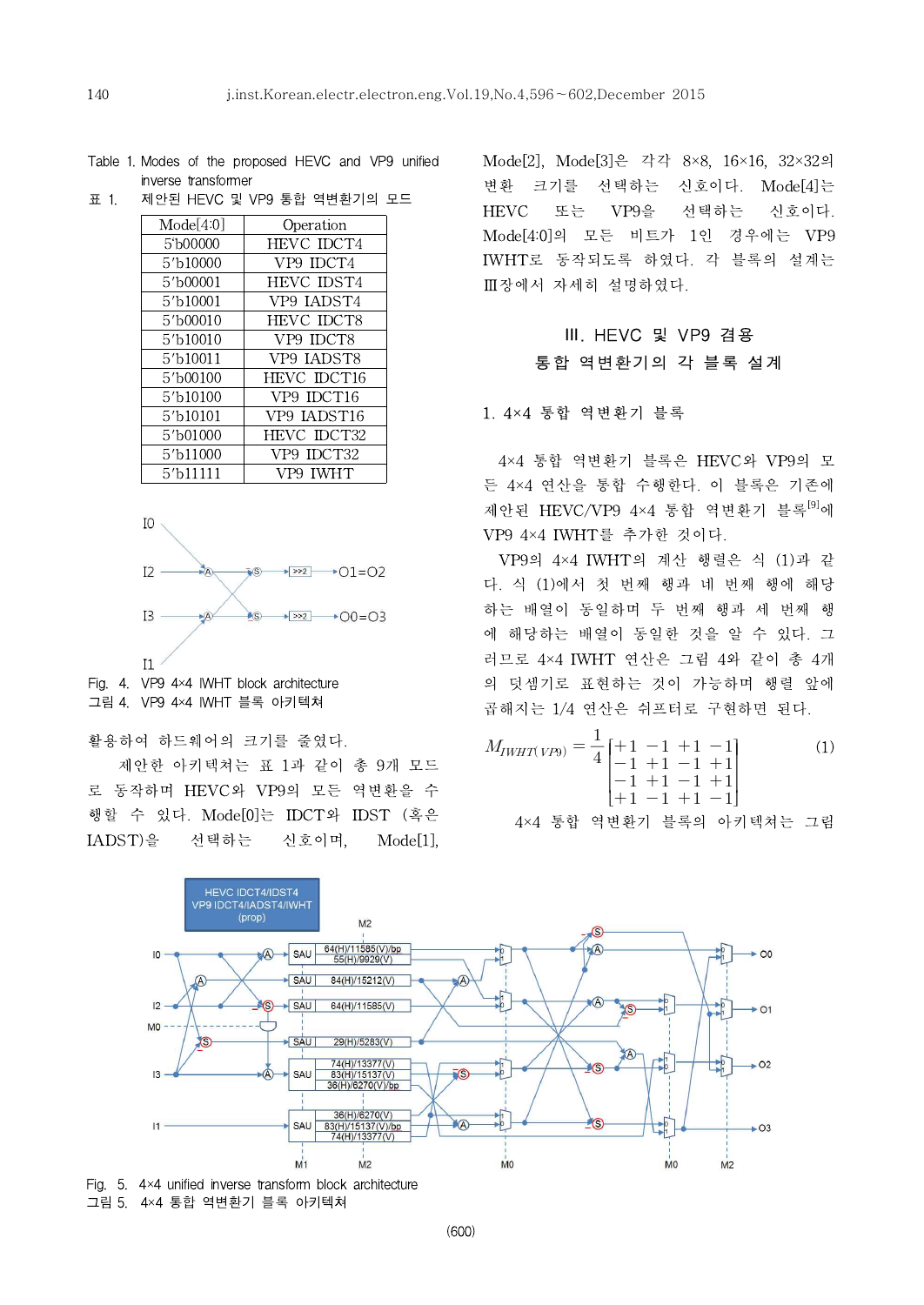

Fig.  $6. 8 \times 8$  unified inverse transform block architecture 그림 6. 8×8 통합 역변환기 블록 아키텍쳐



Fig. 7. 16×16 unified inverse transform block architecture 그림 7. 16×16 통합 역변환기 블록 아키텍쳐

5와 같다. SAU는 쉬프트-덧셈기 (shift-add unit)로 곱셈기를 대신하며, 여기에 표기된 bp는 곱셈 없이 입력을 그대로 통과시키는 bypass를 의미한다. IWHT에서는 계수의 곱셈 연산이 따로

필요 없으므로 bypass 연결이 되도록 하였으며 덧셈 연산 하나를 제외한 모든 덧셈 연산 과정을 IDCT의 일부와 공유되도록 하였다.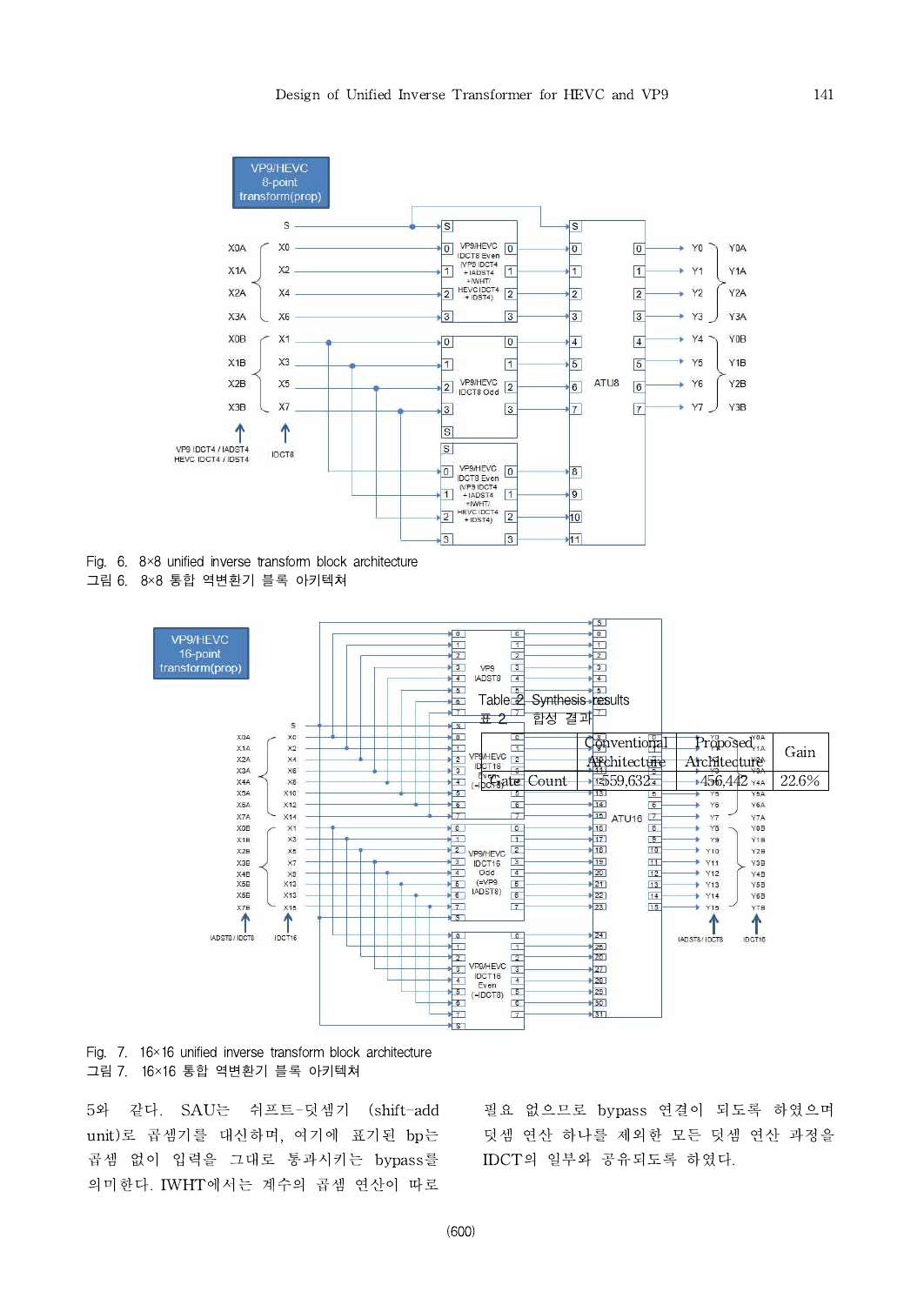

Fig. 8. 32×32 unified inverse transform block architecture 그림 8. 32×32 통합 역변환기 블록 아키텍쳐

#### 2. 8×8, 16×16, 32×32 통합 역변환기 블록

8×8, 16×16, 32×32 통합 역변환기 블록은 각각 그림 6, 7, 8과 같다. HEVC와 VP9의 IDCT는 계 수의 스케일만 다르고 연산 자체는 동일하다는 점과 계수 블록의 상하위 서브셋 구조를 최대한 활용하였다. 이때 HEVC 및 VP9의 IDCT만을 통 합하였으며 VP9의 IADST는 별도로 설계하였다.

## Ⅳ. HEVC 및 VP9 겸용 통합 역변환기의 구현 및 검증

제안한 아키텍쳐는 IDEC의 CAD Tool을 지 원받아 Verilog HDL로 설계 및 구현하였으며, 정상적으로 역변환이 수행되는 것을 확인하였다. 제안한 아키텍쳐의 효용성을 판단하기 위해, 그림 1의 기존 방식으로 설계된 역변환기와 그림 3의 제안하는 방식으로 설계된 역변환기를 모두 0.18 um 공정에서 합성하여 게이트 수를 비교하 였다. 합성 결과는 표 2와 같으며, 본 논문에서 제안한 아키텍쳐의 게이트 수는 456,442 게이트 로 기존 대비 22.6%가 감소하였다.

Ⅴ. 결론

본 논문에서는 HEVC와 VP9의 역변환을 다양 한 블록 크기에서 모두 수행할 수 있는 통합 역 변환기 아키텍쳐를 제안하고, 이를 설계, 구현 및 검증하였다. 제안하는 아키텍처는 연산이 같은 경우 곱셈기를 재사용하고 계수가 다를 경우에도 덧셈기 및 버터플라이 구조 등을 최대한 공유함 으로써 하드웨어의 크기를 크게 줄였다.

Table 2. Synthesis results 표 2. 합성 결과

|            | Conventional<br>Architecture | Proposed<br>Architecture | Gain  |
|------------|------------------------------|--------------------------|-------|
| Gate Count | 559.632                      | 456.442                  | 22.6% |

#### **References**

[1] G. Sullivan, J. Ohm, and W. Han, "Overview of the High Efficiency Video Coding (HEVC) Standard", IEEE Transactions on Circuits and Systems for Video Technology, vol. 22, no. 12, pp. 1649-1668, Dec. 2012.